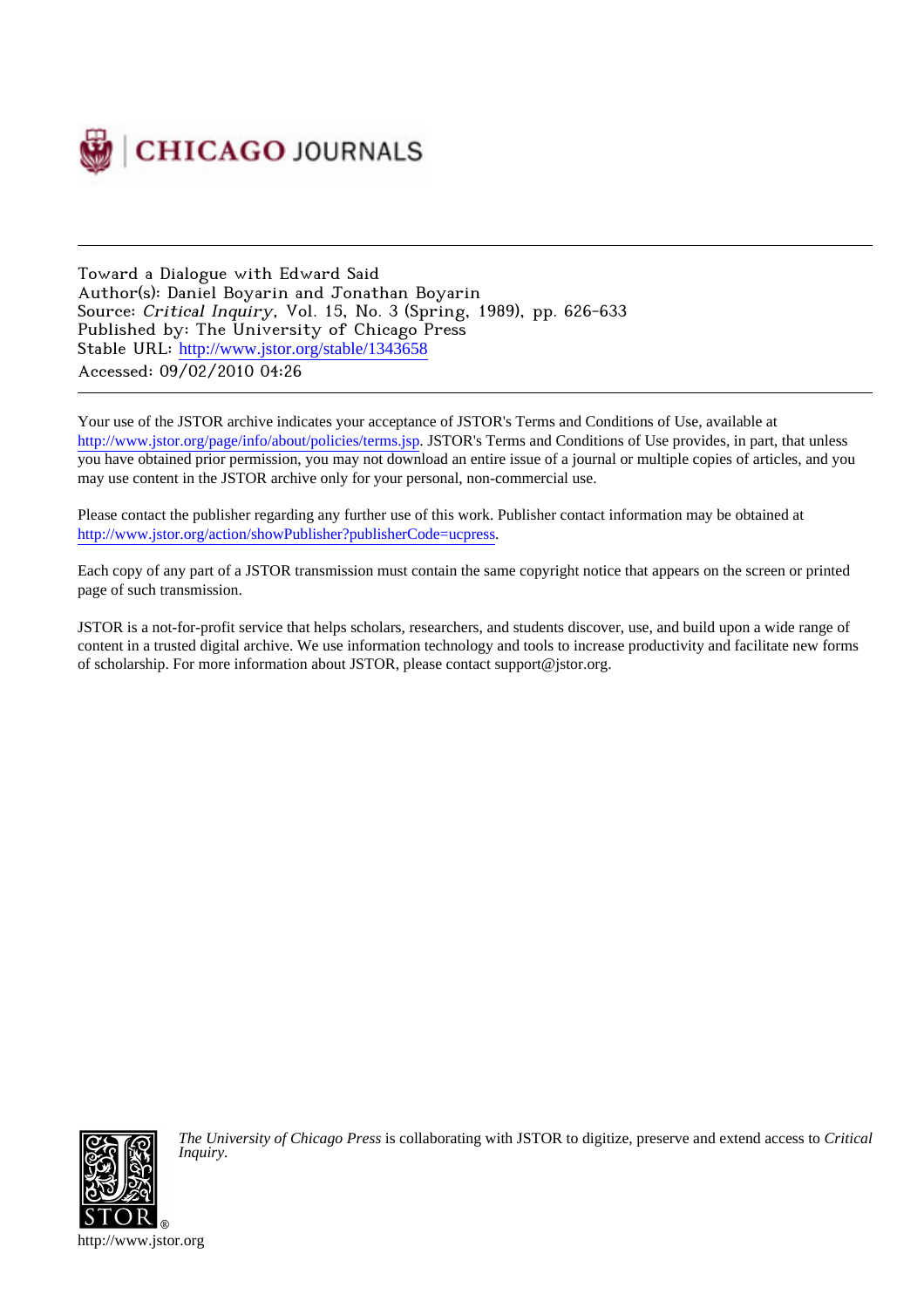## **An Exchange on Edward Said and Difference II**

**Toward a Dialogue with Edward Said** 

**Daniel Boyarin and Jonathan Boyarin** 

> **To see others not as ontologically given but as historically constituted.' -EDWARD SAID**

**As critics, a vital part of our task is to examine the ways in which language mystifies and reveals, serves and disserves human desires and aspirations. In that spirit we feel that engaging the leading Palestinian intellectual in the United States in a critical dialogue is a vital task. Although this reply takes issue with several points in Edward Said's paper, "An Ideology of Difference" (Critical Inquiry 12 [Autumn 1985]: 38-58), our critique is intended as part of the struggle for increased mutual empathy. We in no way wish to deny Said's claims regarding the legitimacy of Palestinian aspirations, nor the validity of Said and other Palestinian intellectuals' efforts to counter the destructive military, political, and ideological forces that stand in the way of the Palestinians' achievement of self-determination. Said's critiques of the idea that Israel is somehow above criticism, and of the elimination of the Palestinians from "Western" discourse, are both valid.2** 

**1. Edward W. Said, "Representing the Colonized: Anthropology's Interlocutors," Critical Inquiry 15 (Winter 1989): 225.** 

**2. We are hardly alone among Jewish intellectuals in concurring with this point. Compare the recent comments by the American Jewish leader Rabbi Arthur Hertzberg:** 

**In the memory of the Holocaust we have been reminded by you that silence is a sin. You have spoken out against indifference and injustice. Why are you making a special** 

**? 1989 by The University of Chicago. 0093-1896/89/1503-0001\$01.00. All rights reserved.**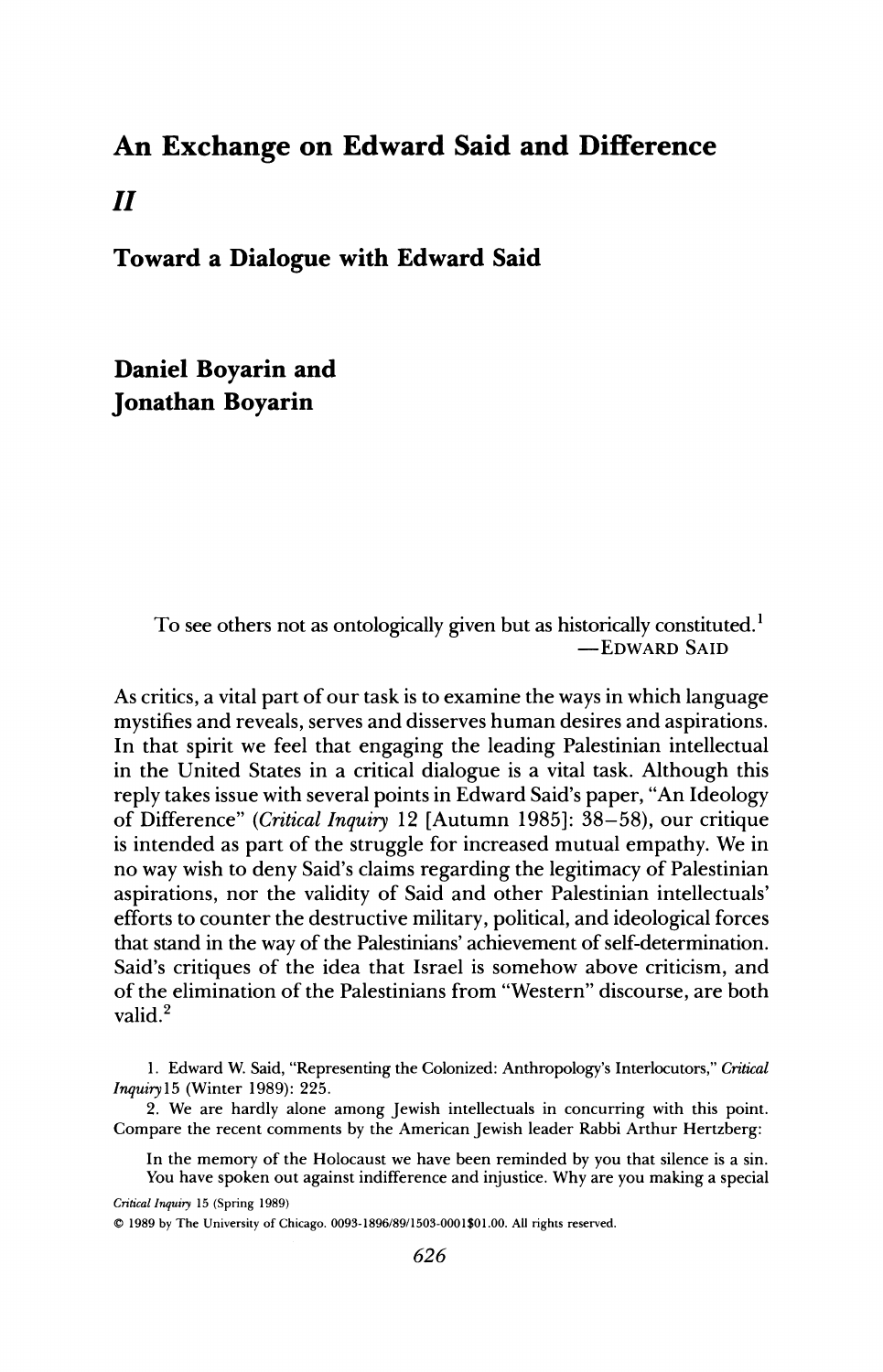**We wish to make our own perspective clear at the start. We are both Jewish nationalists. We believe that it's a good thing to be Jewish. We believe that those of Jewish heritage who fail to explore and re-create that heritage lose something of themselves. We think that Judaism still has a role to play in the healing of the world. By making this statement,**  we are not claiming that our views are identical,<sup>3</sup> nor that they are the **same from day to day, nor, a fortiori, that they are identical or even similar to those of many or most other people who would define themselves in that way. This, we note, touches on one of the aspects of Said's paper of which we are most critical: the statements that he makes at several points, which seem to reify Zionists and Zionism into one model of theory and social practice, as well as his occlusion of the fact that other options for Jewish self-renewal were obviated by genocide or Soviet repression.** 

**We are, ourselves, fully committed to national liberation for the Palestinian people. This commitment is, moreover, seen by us as a direct continuation of our dedication to our own people in several ways. Pragmatically, there can only be hope for a healthy social future for the Jewish people in a world of peace, and peace demands justice for all peoplein our immediate frame, for all of the people of the Middle East. There is more than that, however. In our understanding, insofar as Zionism is a movement of national liberation for the Jewish people, sympathy for other movements of national liberation is concomitant with Zionism. It follows, therefore, that activity on behalf of Palestine is a direct consequence of Zionism properly understood.** 

**Below are responses to various points in Said's paper that troubled us. For the sake of clarity and brevity, we are presenting them in outline form.** 

**exception of Israel? Do you think that our silence will help Israel? The texts that we study and restudy teach the contrary.** 

**(Arthur Hertzberg, "Open Letter to Elie Wiesel," New York Review of Books, 18 Aug. 1988, 14.)** 

**3. Thus, only one of us believes that the only viable medium for the realization of the cultural, social goals that we both share is the existence of a Jewish nation-state.** 

**Daniel Boyarin is associate professor of midrash at Bar-Ilan University. His articles on midrash and theory have appeared in Poetics Today and Representations, and a monograph on the subject is forthcoming this year. Jonathan Boyarin is a fellow of the Max Weinreich Center at the VIVO Institute for Jewish Research. He edited and translated, with Jack Kugelmass, From a Ruined Garden: The Memorial Books of Polish Jewry, and is currently completing an ethnography of Polish Jews in Paris. He is active in the International Jewish Peace Union.**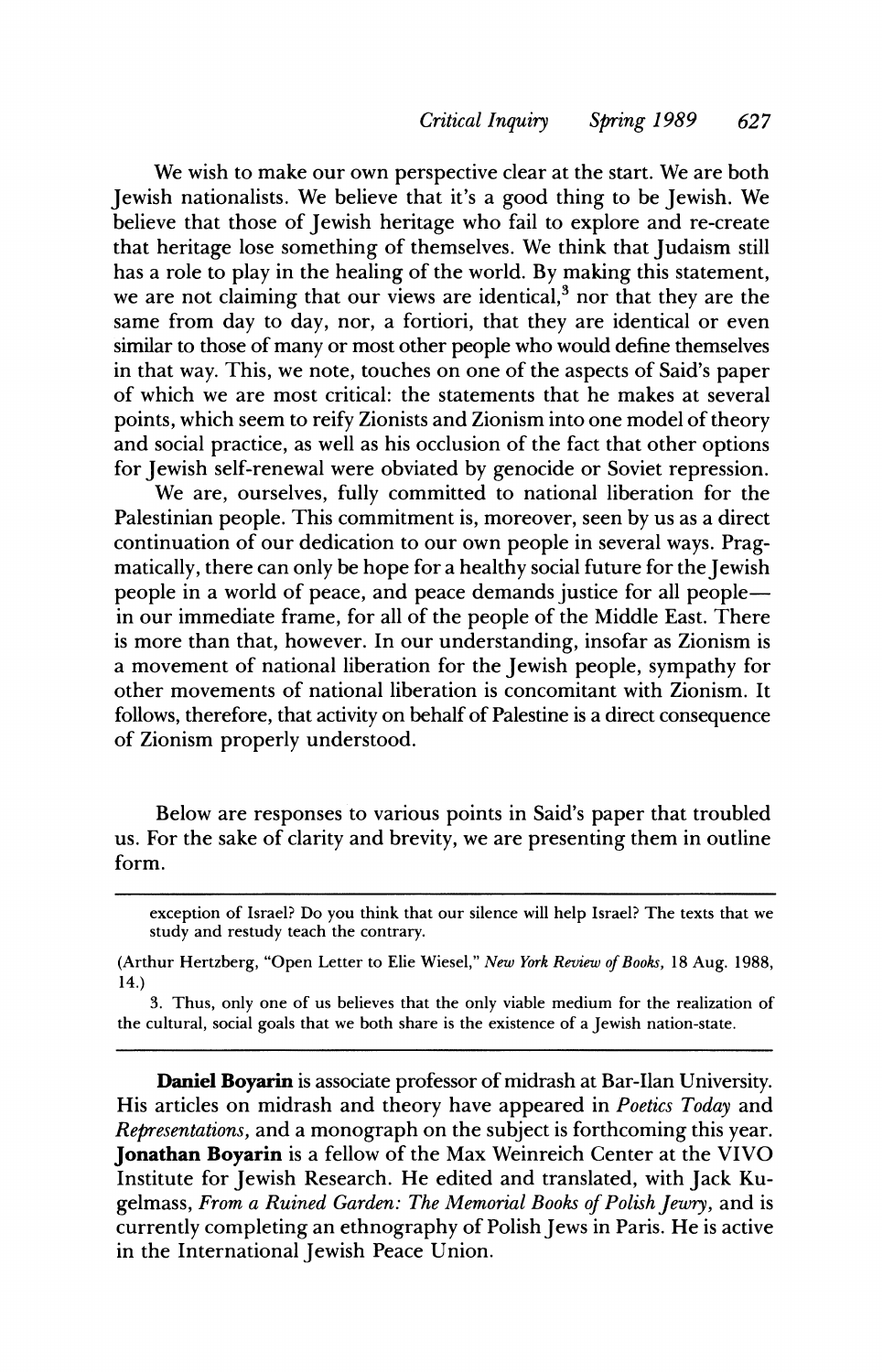**1. "Israel's status in European and American public life and discourse has always been special, just as the position of Jews in the West has always been special, sometimes for its tragedy and horrendous suffering, at other times for its uniquely impressive intellectual and aesthetic triumphs" (p. 38). This statement casually accomplishes several mystifications:** 

**a) The 'just as" equation. Yes, Israel's status is special, and the position of the Jews is special, but not in the same way, not at all 'just as." Actually Said's emphasis throughout the article is on Israel's privileged status in European and American public life. (Incidentally, there has always been much more concern in Europe for the Palestinians than in America.) Thus Said finesses the entire question of anti-Semitism and Jewish genocide by acknowledging it as the subordinate term of an analogy to his main concern, and he then remains silent about it for the rest of his essay.** 

**b) There is an implied symmetry of "horrendous suffering" and "impressive intellectual and aesthetic triumphs." But Jewish history wasn't just "sometimes up, sometimes down." As a people, Jews in pre-World War II Europe were headed for disaster. The triumphs Said refers to are in the arena of European secular culture, not in an autonomously Jewish sphere. It is interesting that Paul de Man, in an article for a collaborationist newspaper during World War II, labeled Franz Kafka**  as one of the four greatest European writers;<sup>4</sup> but we would willingly **trade that endorsement for any one of the Jews who died at the hands of the Nazis.** 

**c) As a corollary of the previous paragraph, the triumphs Said (and other non-Jewish intellectuals) are aware of are presumably those that occurred outside of Jewish tradition at the price of "assimilation," certainly outside of Jewish languages. Zionism, whatever its disastrous flaws, also included the desire to maintain and transform an autonomous Jewish cultural sphere, which would preserve the heritage of creative geniuses such as the Gaon of Vilna.** 

**2. Said points out correctly that all human groups are heterogeneous, and he goes on to state that "all efforts (particularly the efforts of governments or states) to purify one or several of these [always mixed] human agglomerations are tantamount to organized discrimination or persecution: the examples of Nazi Germany and South Africa argue the force of such a judgment with considerable authority in today's world" (p. 41). There is systemic discrimination against non-Jews within the pre-1967 borders of Israel, and even more so, of course, in the occupied territories. Yet recourse to "the examples of Nazi Germany and South Africa" implies the charge that Israeli government policy constitutes an effort to purify the population of Israel by genocide or apartheid. Such** 

**<sup>4.</sup> Paul de Man, "Les Juifs dans la litterature actuelle" (Le Soir, 4 Mar. 1941), Wartime Journalism, 1939-1943, ed. Werner Hamacher, Neil Hertz, and Thomas Keenan (Lincoln, Nebr., 1988), p. 45.**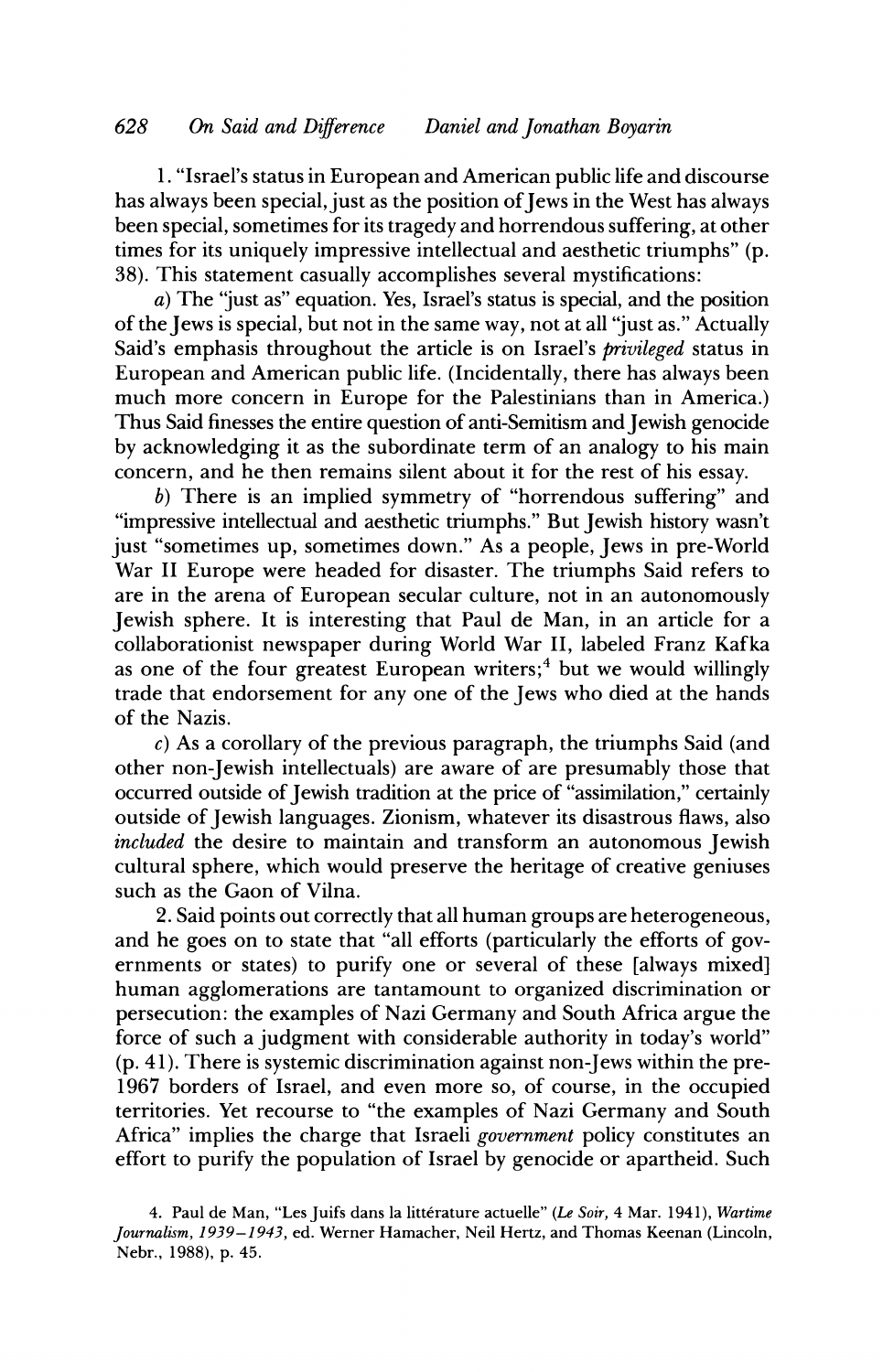**a policy is indeed what certain elements of the Israeli polity intend. However, it is a distortion to claim that even the current right-wing government of Israel is actively carrying out a policy of "purification" consistent with the examples of Nazi Germany or South Africa. Overstating the case discredits critique and thus harms the effort to rectify the situation. Regarding the implied analogy to apartheid, the following must be said: apartheid is a racist ideology tout court; Zionism is an ideology that has racist aspects and effects, and also is a response to racism. Both apartheid and the racism in Zionism have common roots in the ideology of imperialism. Apartheid, however, arises as a reactionary justification of a colonial situation, yet the racism in Zionism is the result of a flawed response to oppression within the imperial metropolis. It is possible (for us, at least) to imagine a Zionism purified of its racist aspects, whereas apartheid without a doctrine of racial superiority is inconceivable.** 

**3. Said criticizes Hannah Arendt, who "was always critical of mainstream Zionism," for contributing to the Jewish Defense League "in 1967 ... and ... in 1973" (p. 47). For the record, the point should be made that this criticism is invalid in the terms in which Said has stated it. The JDL in those years served primarily as vigilantes in defence of Jewish people and property in Brooklyn. It was only in 1971 that the group's executive decided to focus on immigration to Israel, and even then there**  was opposition, as Janet Dolgin writes: "Wasn't JDL formed, asked many **members, exactly because Jews had finally decided to 'stay and fight'."5 Presumably, given Arendt's own critique of Jewish passivity, it was the JDL's diaspora militancy that drew her to the group in those years, rather than Meir Kahane's vicious anti-Arab racism. Arendt's support of this unattractive organization may be criticized as blindness on other grounds, but it hardly demonstrates a retreat from or contradiction of her criticism of mainstream Zionism or dedication to justice for both nations.6** 

**4. "During the antiwar uprisings of the 1960s, two prominent American liberals, Michael Walzer and Martin Peretz, characterized Israel as 'not** 

5. Janet L. Dolgin, *Jewish Identity and the JDL* (Princeton, N.J., 1977), p. 41.

**6. Similarly, Said's attack on Avishai Margalit seems both unfair and counterproductive.**  Said attacks Margalit's review of Noam Chomsky's *The Fateful Triangle* as "breathtakingly **dishonest and hostile," a claim that is undocumented in Said's essay and, upon rereading, seems to us wrong. We see no evidence there for Said's claim that "it is, and remains, possible [in Margalit's view] to discuss Israel in terms that do not necessarily include the whole atrocious history of what Israel has systematically inflicted on the Palestinians" (p. 52). On the contrary, Margalit says, "Painful as it is for me to acknowledge it, we Israelis should, I believe, plead guilty to many of Chomsky's charges" (Margalit, "Israel: A Partial Indictment," review of The Fateful Triangle by Noam Chomsky, New York Review of Books, 28 June 1984, p. 9). Specifically, Margalit acknowledges in reference to the Sabra and Shatila massacre that "to have allowed the Phalange commander Elie Hobeika and his**  men-the Damour Battalion-to enter the camps was something like appointing Dr. **Mengele as chief surgeon at the Hadassah Hospital" (Ibid., p. 13). These quotes should demonstrate adequately that Margalit's review is neither a broadside against Chomsky nor a whitewash of Israel, as Said implies.**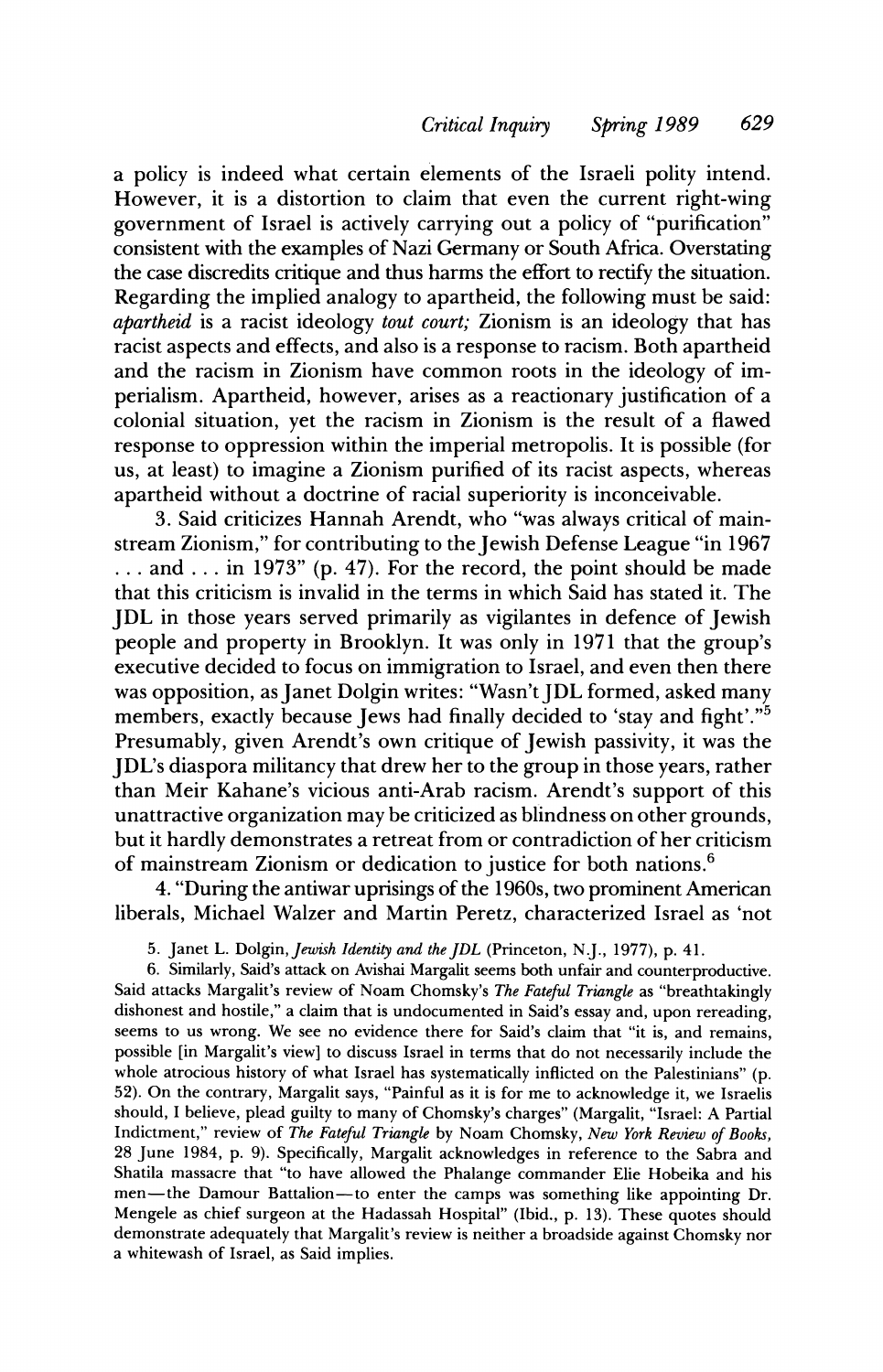**Vietnam,' as if to say that Israeli acts of conquest belong to a different genre from those of French and American interventions in Indochina" (p. 47). Obviously they do and they don't; they are like and unlike. Israel is neither free from the critique (not just the unthinking "charge") of imperialism, nor reducible to being 'just another Western power." Said**  knows that "genre"—whether in literature or in history—is also a con**structed and loaded term. Yet he makes it appear natural, as if he were a biologist correctly insisting that Israel objectively belongs to the same class, Empirus empirus, as the United States and France, rather than an engaged scholar trying to overcome the weight of accumulated, massive distortion. As one of our leading teachers concerning the relationship between the mask of objectivist, categorical science and the workings of imperialism, it behooves him once again to acknowledge the specificity of the case (not, obviously, its untouchability, which may well have been Walzer's and Peretz's thrust). Israel represents, in large measure, a colonial effort on behalf of a people victimized by internal colonialism.** 

**5. Implied in everything we say is the criticism that Said reductively proceeds as if "the Zionists" (that fictitious identical mass) came from no place, no history. Ideologically (though not necessarily in its historical efficacy) this denial of the historical context of Zionism (or worse, its reduction to a sideshow of colonialism) is as misleading as the Zionists' assumption that they were settling "a land believed to be either previously uninhabited or merely tenanted by an inferior people without nationhood or national aspirations" (p. 50). Such continued denial is understandable on the part of the mass of Palestinians who only know Zionism as an impingement. On the part of intellectuals, it should not be tolerated, because historical blindness is a material block to the resolution of the conflict.** 

**6. "The early Zionist settlers either overlooked the Arabs completely or actively plotted to remove them" (p. 53). This blanket statement lays perhaps the most serious charge possible against Zionism at its very foundation and therefore bears some examination. First, it states that these were the only two positions of early Zionists. (Who precisely is meant? Early Zionists belonged to several ideologically incompatible groups.) While in retrospect it is hard to argue against the thesis that Zionism in general was drastically flawed by the failure to acknowledge the presence of the Palestinian Arabs, this was not true of a number of individual early Zionists. Moreover, while the first position (overlooking) is a well-documented aspect of much early Zionist writing, the second (active plotting) requires careful documentation before its presence and extent could be assessed. This point goes to the heart of Said's paper. "Overlooking the Arabs completely," tragic as were its effects, can be understood as blindness in service of the desperate search for a solution for the Jewish people. "Active plotting to remove" another people would reveal an evil ideology of difference from the very start and at the very heart of Zionism.**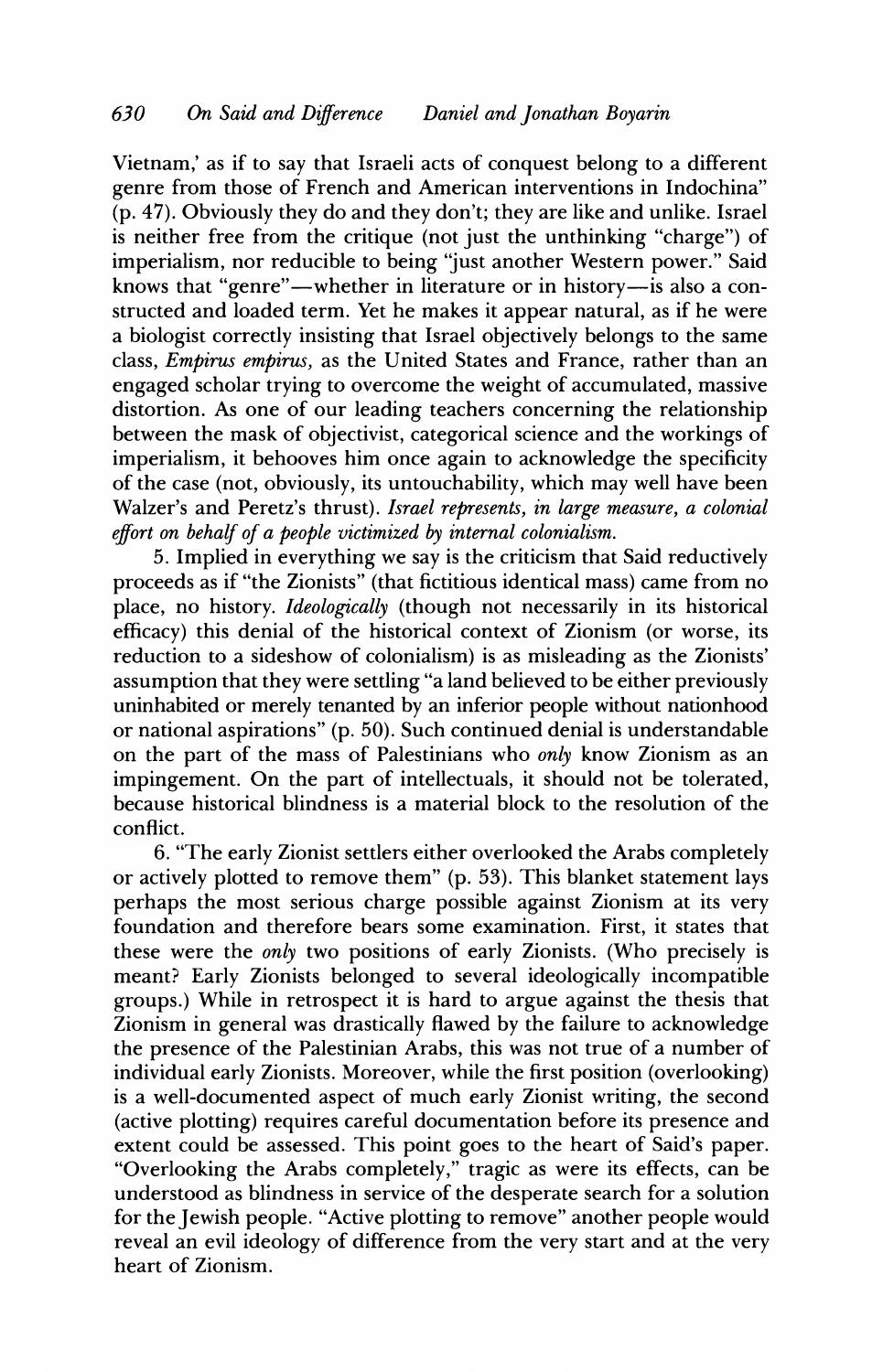**7. The last two points together appear thus as part of a totalizing thrust toward the utter delegitimization of Zionism. Without in any way calling for special pleading and special treatment of Israel's and Zionism's racist aspects, we believe that the predicament of the Jewish people in history, culminating in the tragedy of the twentieth century and the positive desire of Jews for a place of our own, a language of our own, and land to work and feel close to, is at least as constituent of Zionist ideology as was any tacit or stated "ideology of difference."** 

**8. "After the 1982 war there has been a tremendous Zionist effort ... to bludgeon the media and the public back into line" (p. 51). Just "Zionist"? Are the "Zionists" really powerful enough to "bludgeon" the media and the public? If so, why? This kind of rhetoric dangerously echoes persistent phantoms of all-powerful Jewry. There are other reasons for United States media distortion beside the efforts of the pro-Israeli lobby and the "major American Jewish organizations." For one thing, there is a heritage of European and North American guilt at having permitted the genocide of the Jews.7 This bad conscience surely is one cause of the syndrome of "falling into line." Furthermore, who is really served by the distortion? Said is doubtless aware of the "defense establishments"'s and the Reaganites' manichaean view, which lines the Israelis up with "democracy" and the Palestinians with "Communism," to the grave detriment of both our peoples. He himself has claimed in other contexts that the United States supports Israel because of a conjuncture of the strategic interests of the two states. (We would say, "what the two governments mistakenly perceive as the two states' interests.")** 

**9. "The largest, wealthiest, and most organized Jewish community**  in the world-the one in the United States-has moved on several fronts **since the Israeli invasion in 1982" (p. 53). Said uncritically borrows the rhetoric of "community" from the leaders of so-called major American Jewish organizations themselves. But the levels of democracy, of knowledge and of tolerance of debate within these organizations are so low that they fail to even approach genuine community. Any thinking person concerned with this issue would do well to consider the ways hierarchy (ethnic, class,**  and so on) in America systematically distorts communication among Jews **as well. One reason for Jews to promote a balanced discussion of the question of Palestine is that respect for searching dialogue among Jews about our condition has helped us survive thus far. The defensive insistence on "unity," on the other hand, has been drastically destructive of "community." The intifada, of course, has done much to begin a rectification of the terms of the debate among Jews as well as the general public.** 

**7. This is recognized in the following statement, contained in an editorial published by the Jerusalem Palestinian newspaper Al-Bayader Al-Siyasi on 13 May 1988: "The entire European community should bear responsibility for the displacement of our people. They should support us in our right to establish our own state, just as they did for the Jews"**  (Trans. under the title "Isn't It Time?!" New Outlook: Middle East Monthly [June 1988]: B).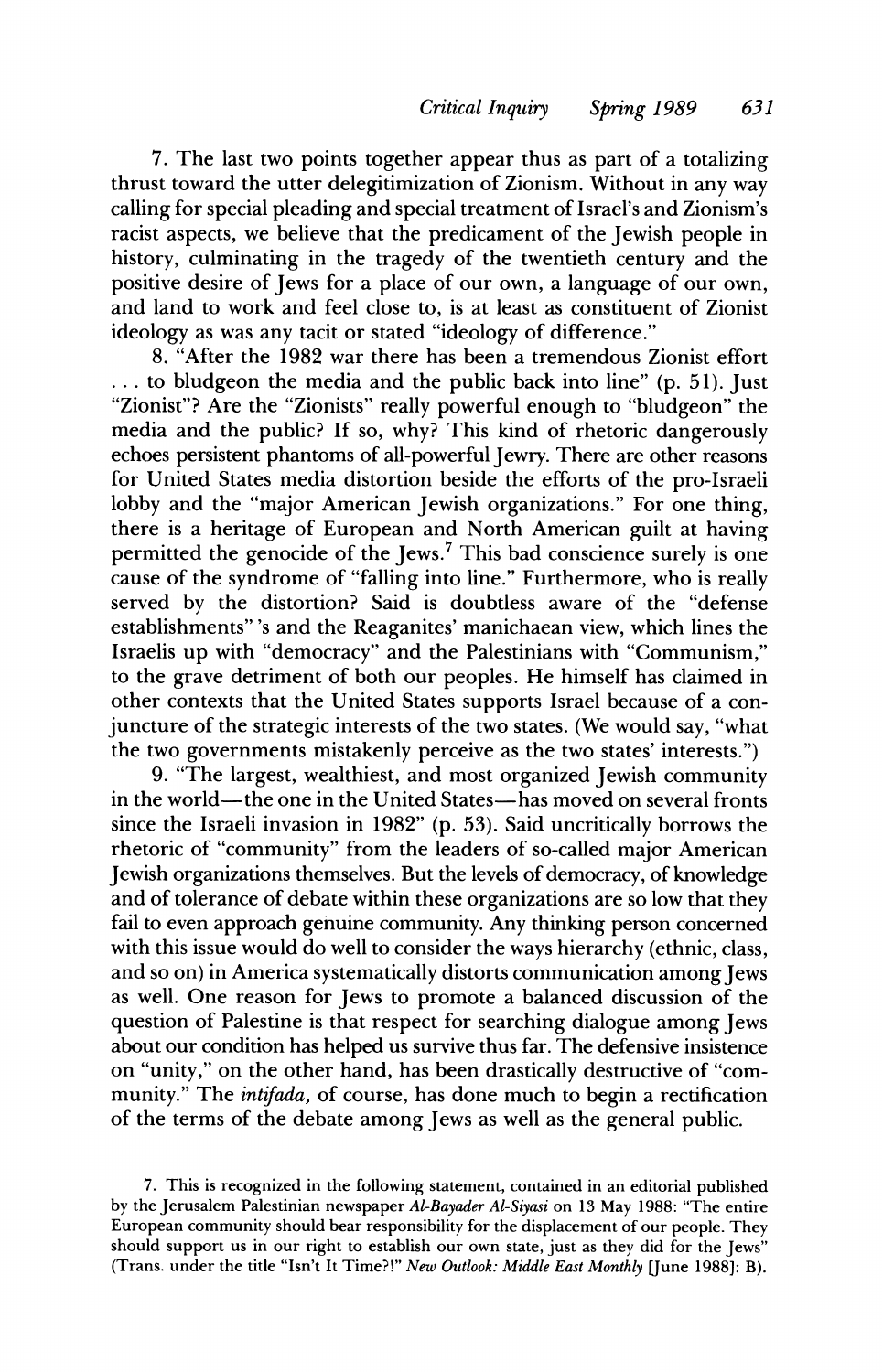## **632 On Said and Difference Daniel and Jonathan Boyarin**

**10. "But the ideology of difference fueling Zionism has progressed to such a point that any Arab, any Palestinian can be tolerated only in the sort of [racist] terms employed by [Leon] Uris and [Martin] Peretz" (p. 56). Where-in Israel, in America? By whom-Zionists, Jews, Americans, elites? Some Zionisms are indeed fueled by an ideology of difference, but others are motivated by the same desires, hopes, and aspirations that fuel the movement for a Palestinian homeland (at its best), and some by paranoia and fear.8 Sweeping nonrecognition of these desires, hopes, aspirations, and fears (and the history that lies behind them) can only fuel, in its turn, the paranoia.** 

**11. As in The Question of Palestine, Said qualifies his critique with the statement that "it is quite possible for us [Palestinians] to appreciate the impressive social, political, and cultural gains of the Jewish state so far as Jews are concerned" (p. 57). His silence about the context of Jewish oppression unfortunately makes this appear a patronizing sop. He stops short of the realization that (a) as suggested above, the way Israel has been realized follows the "West" 's interest and guilt as much as the desire**  of Jews; (b) Israel is extremely problematic for Jews as the postgenocide **embodiment of Jewish identity; and (c) Jews have been victimized in ways analogous (though obviously not identical, and the difference once again must be specified) to the victimization of Palestinians. Again this is not to be understood as a plea for different canons of morality for Israel and the Jews than for any other people.** 

**Edward Said, other Palestinian intellectuals, the residents of the Occupied Territories, and the Palestine Liberation Organization-their political representative-have moved more and more clearly toward a unified call for the establishment of a Palestinian state alongside Israel. This has entailed not only pragmatism but, in many cases, explicit acknowledgment of the right of the Israeli Jewish people to self-determination. Paradoxically, this in turn entails practical abandonment of the hope of regaining lost homes within pre-1948 Israel, which is no doubt why not all Palestinian factions are willing to grant it.** 

**8. Once again, we are not reducing the issue to Jewish angst, but talking about one of the material factors blocking resolution. The following are the comments of Hashem Mahameed, the Palestinian-Israeli mayor of Umm al-Fahm:** 

**All my life I have known Jews as the strong ones, the ones in power. We Arabs here and in the territories are the powerless ones. And yet the Jews insist on seeing themselves as the victims, the underdogs in this situation. Why have they no confidence in their own strength? Why do they make all their decisions based on fear? They are so busy, for example, worrying that I am going to stick a knife in their back that it doesn't occur to them that I might be more interested in fixing the sewage system in my own town.** 

**(Tirzah Agassi, "Hashem Mahameed: Living among the Jews," New Outlook: Middle East Monthly [July 1988]: 20).**